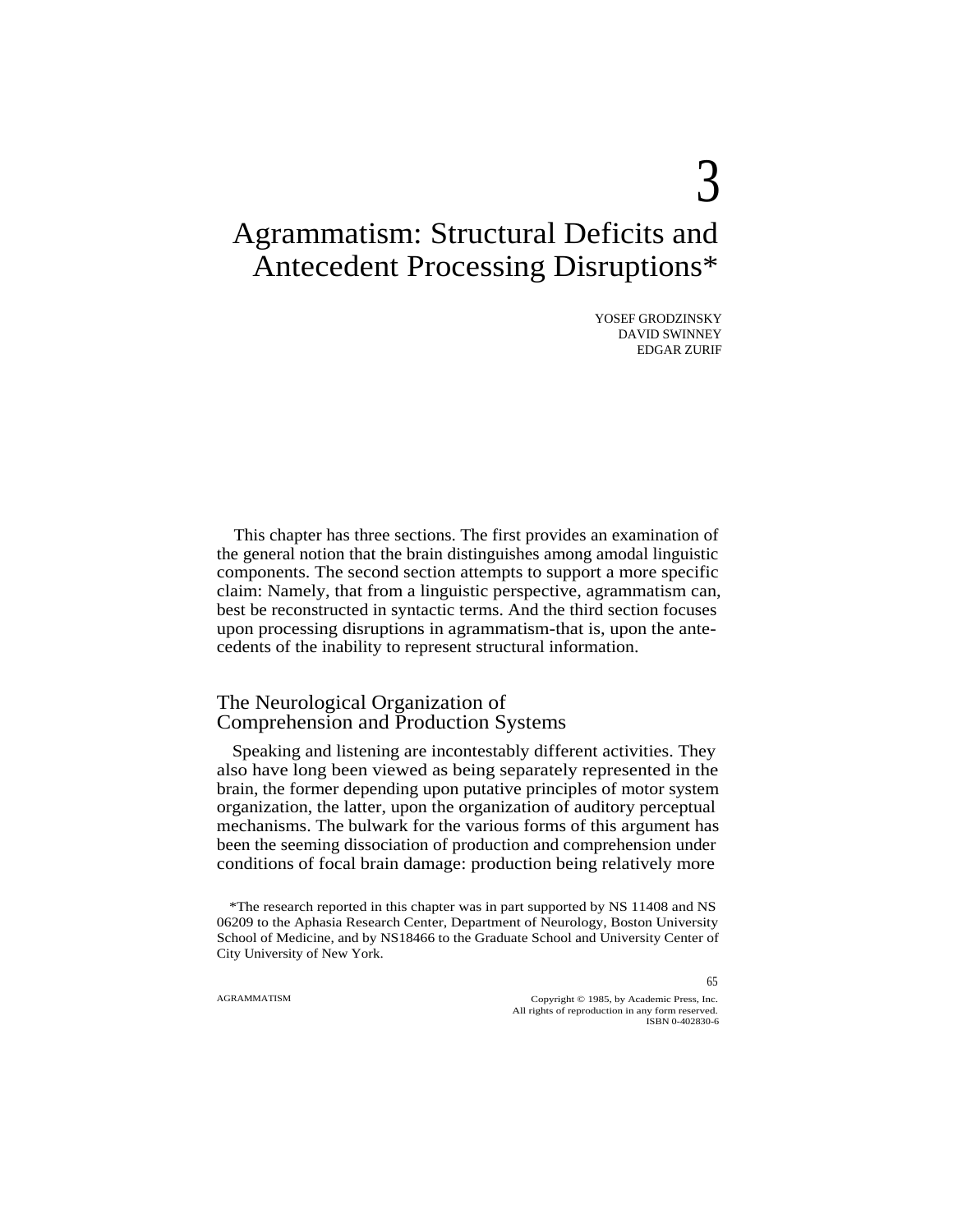affected by anterior brain damage (implicating motor and premotor areas), comprehension, by damage to auditory association areas. This position, that is, the elaboration of production and comprehension distinctions in terms of & sensory-motor partition, isistiliheld. However, there is also now a competing view, one that takes seriously the possibility that a neurologically adequate functional analysis of language will yield structures and processes along other than modality-specific lines. The hypothesis is that neurologically based representations will be seen to accommodate distinctions among linguistic information structures-phonological, syntactic, semantic-quite apart from the sensory-motor bases of language. Within this framework, the research strategy has been to detail grammatical deformations in the various aphasias, setting aside the commonsense force of the distinction between production and comprehension in favor of a search for correspondences between the two-correspondences reflecting a like arrangement of processing constituents.

As should be apparent from this volume, this "move from the periphery" has been largely sustained by the claim that when left-sided anterior damage affects the production system, it also, though less publicly, affects the comprehension system in a way that seems to involve like structures and the same vocabulary elements. In particular, it has been claimed that patients who tend to omit closed-class items in speech tend also to be unable to interpret sentences in which the critical cues to relational meaning are provided by these closed-class elements (e.g., Zurif, 1980).

If this claim of an overarching disruption is correct, then it follows that there may be an overlap in the normal arrangement of the comprehension and production processing constituents, a common functional arrangement that serves broadly to distinguish, among other things, form from meaning. On this view, the common failure to exploit closed-class items disallows normal syntactic processing and is explicable in terms of disruption to a set of shared procedures involving these items. But, as we argue in the next section, this failure does not foreclose all syntactic ability. Further, and as a reflection of the formmeaning partition, agrammatic aphasic patients are also spared a lexically based semantic capacity (e.g., Berndt & Caramazza, 1980).

This nexus of claims has lately come under some criticism (e.g., Goodglass & Menn, this volume). One complaint turns on the fact that posteriorly brain-damaged Wernicke's aphasic patients also have "syntactic" comprehension problems, despite an output that is palpably different from that of agrammatic (Broca's) aphasics. Given the two different outputs and an ostensibly like problem in comprehension, the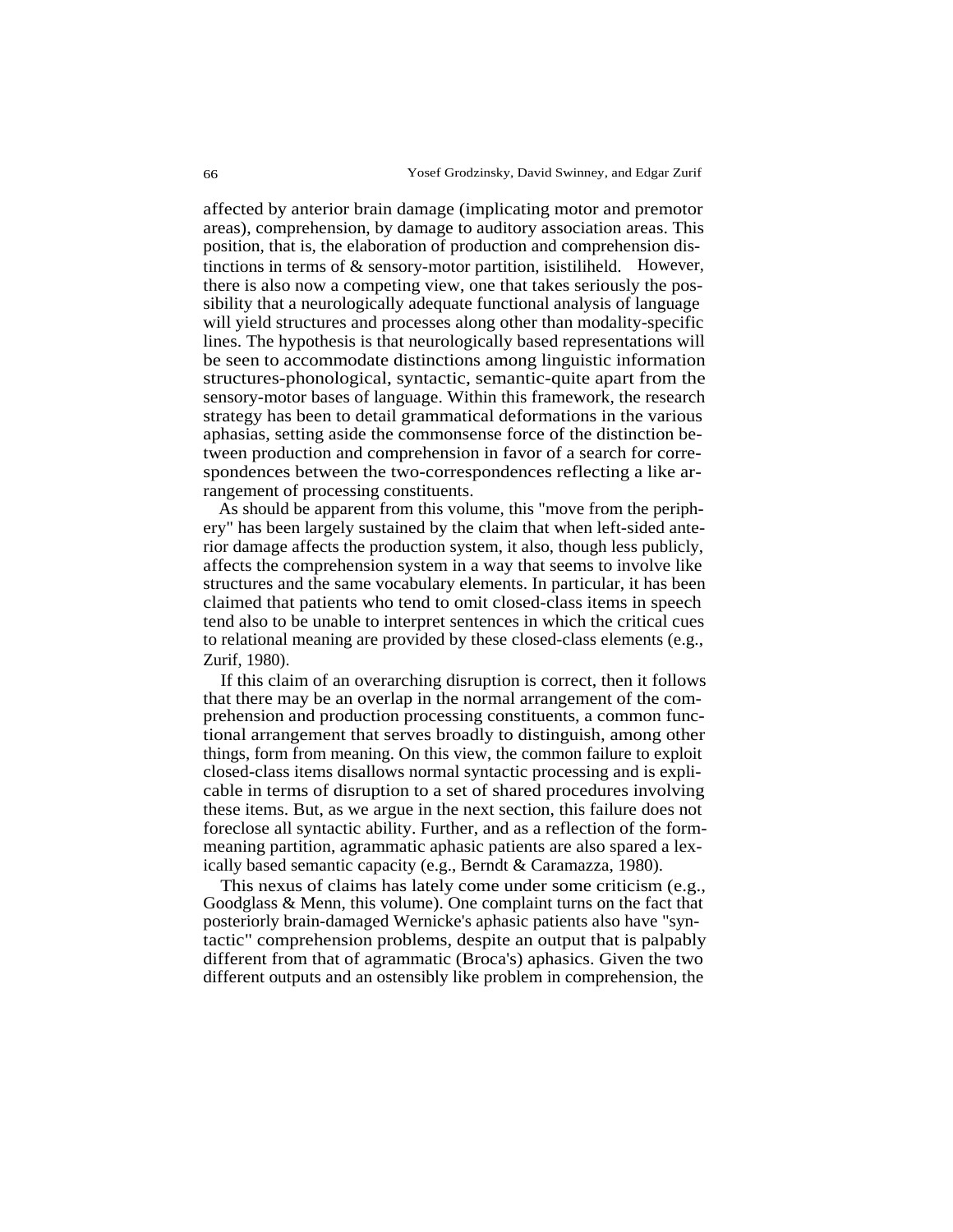argument is (1) that the site of the lesion determines differences in syntactic limitations only for output, and (2) that so far as comprehension is concerned, syntax is to be regarded simply as a weak link-the most vulnerable to brain damage wherever its site. From this perspective, the limitations on syntactic processing in comprehension and production have little to do with one another.

That may well turn out to be the case. But it is not proved by the data at hand. The claim that Broca's and Wernicke's aphasics are alike in terms of their syntactic limitations rests largely on the demonstration that agrammatic Broca's and paragrammatic Wernicke's aphasics are both less likely to comprehend sentences that are more difficult than those that are less difficult (e.g., Shewan & Canter, 1971)-the metric for difficulty presumably resting on the fact that normals also find some constructions more difficult than others. Such studies, however, have been criticized on methodological grounds and their conclusions heavily blunted (Berndt & Caramazza, 1980). Further, the failure to interpret meaning relations within a sentence can stem from very different causes: from an inability to represent thematic relations to an inability to use closed-class items to assign a phrasal analysis (a necessary processing link in the construction of thematic structure). Even the inability to make use of a particular closed-class item in sentence comprehension can have different computational antecedents (e.g., Friederici, Schonle, & Garrett, 1982): Thus, does the failure to use by to establish the agent of a passive sentence directly implicate a disruption in the formation of thematic structure, or does it indicate an "early" breakdown at the point of integrating the preposition into a phrasal constituent? And, given these alternative possibilities, is the syntactic comprehension failure necessarily to be located at the same processing stage in the two contrasting forms of aphasia?

If one goes beyond surface manifestations, it seems not: Agrammatic Broca's aphasics, for example, benefit more than do paragrammatic Wernicke's from the expansion of a complex sentence into a series of simple noun-verb-noun sequences (Goodglass, Blumstein, Gleason, Hyde, Green, & Statlender, 1979); and there are other indications of processing differences between the two groups-differences shown, for example, for the comprehension of discontinuous constituents (Caramazza & Zurif, 1976), for on-line sentence processing (Friederici, 1983), and on some, but not all, metalinguistic tasks (e.g., Pastouriaux, 1982a; von Stockert & Bader, 1976; see also Zurif, 1984). To be sure, the differences are not easily interpretable. But they ought not to be ignored.

A different concern, and one that presents a potentially more serious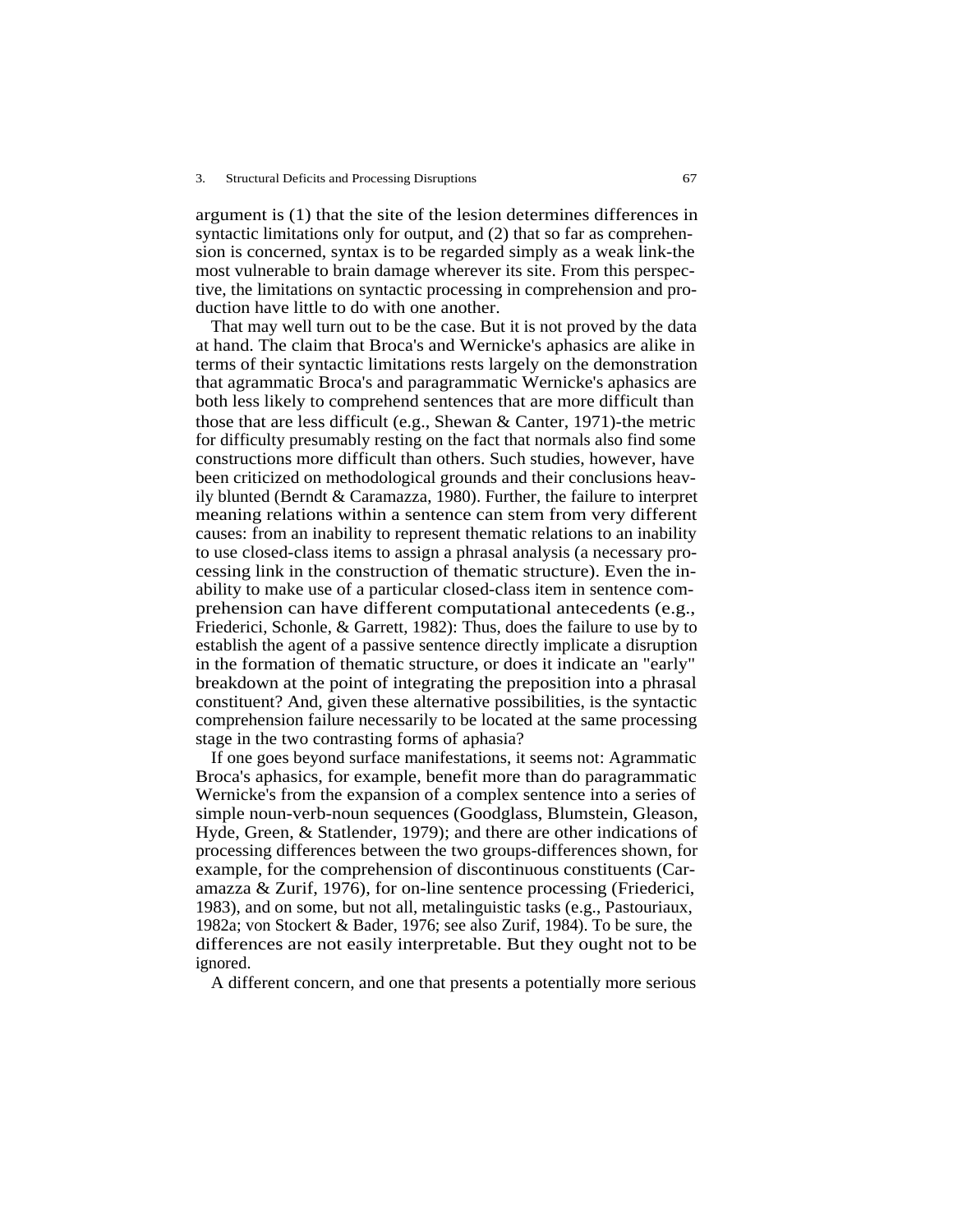challenge to the overarching agrammatism generalization, is that the generalization does not transparently apply to all patients with agrammatic output. Specifically, there are at least two cases presenting with agrammatic speech and what seems to be normal comprehension (see Kolk, van Grunsven, & Keyser, 1982; also Miceli, Mazzucchi, Menn, & Goodglass, 1983). But then, the behavioral features defining the syndromes are simply too crude to insure comparability in patient selection across laboratories-to insure, more specifically, the categorization of patients in terms of principled cognitive distinctions. Surely this is true of the broad categories Broca's and Wernicke's-categories in which the respective grammatical deformations (agrammatism and paragrammatism) figure only as single factors in an overall assessment. It may also be true even of the clinical judgment of agrammatism. The nature of the grammatical abnormality in production (the restriction of syntactic options, the control of closed-class items) is often difficult to chart given the obscuring effects of non-fluency and word-finding difficulties. And it is entirely possible that those agrammatic speakers who do not show agrammatic comprehension produce an output that is subtly but importantly different from those who do have the parallel limitation in speech and comprehension and who are, correspondingly, agrammatic speakers for different reasons (e.g., Tissot, Mounin, & Lhermitte, 1973).

We cannot currently evaluate this last possibility; we raise it in order to indicate the extent to which positions of any sort are grossly underdetermined by actual data, and to indicate also that, for whatever reason, it is possible that only a subset of patients currently described as Broca's aphasic patients, or even as agrammatic patients, are agrammatic in the overarching sense described here. Arguably, however, it is a very large subset.

At any rate, the psychological dimensions used in most current forms of syndrome classification-the division of language into the separate and often idiosyncratically analyzed activities of speaking, listening, and repeating (e.g., Schuell, 1965)-need to be updated. If the study of aphasia is to contribute to our understanding of the organization of language representation in the brain-and importantly in this respect, to our understanding of the equivalences and differences between production and comprehension-the syndromes must be at least approached in terms of our currently best accounts of language structure and processing. In what follows we consider several such approaches.

As mentioned at the start of this chapter, we examine first the notion that agrammatism represents an overarching failure in the ability to specify fully syntactic features in language-that it is a failure that can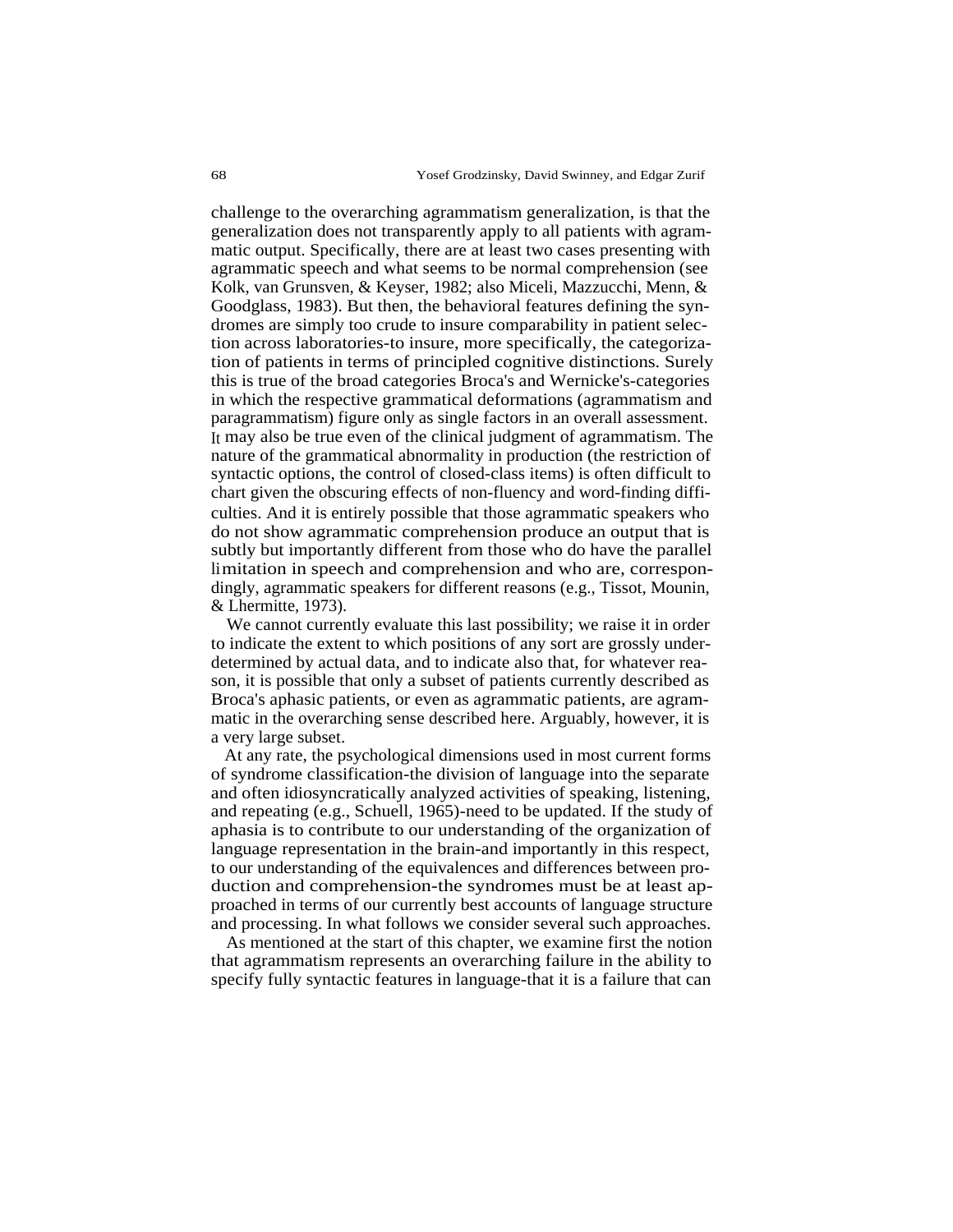be reconstructed in terms of the syntactic level of an adequate grammar. It will become apparent that, in carrying out this reconstruction, we are not seeking to explain agrammatism as a "failure of competence." Rather, our intention here is only to provide some details about the structural properties of agrammatism; in effect, about what constitutes permissible syntactic forms for the agrammatic patient.

We then shift our perspective to examine differences in the real-time processing characteristics underlying the use of lexical information by agrammatic aphasic patients and by patients with no evidence of brain damage. Here we seek the antecedents for the agrammatic patients' inability to recover structural descriptions for sentences. Specifically, although the effects of focal left-sided damage may be accounted for in syntactic terms, we entertain the notion that these effects are, at least partially, the result of disruption to functional systems that are recruited by the linguistic system but which are themselves neither specific to any particular domain (such as that responsible for linguistic performance), nor to any particular input or output channel.

## Grammatical Characterizations of Agrammatic Aphasia

As already noted, the intention in this section is to determine what additional conditions or constraints ought to be imposed on an otherwise normal linguistic model to account for agrammatism. That is, we seek here structural constraints that are consistent with the observed limitations and with processing characterizations of these limitations.

Three such accounts have been offered (Caplan, this volume; Grodzinsky, 1984; Kean, 1977, 1980). We dwell on that offered by Grodzinsky (1984) and use the others only for contrastive purposes.

Grodzinsky's account is primarily motivated by observations of the effects of brain damage in Hebrew speakers-observations that seem to be strikingly different from those of English-speaking aphasic patients. In order to elaborate upon the differences, we need first to enter some facts concerning the structure of Semitic languages.

In Semitic languages a formal distinction between derivational and inflectional morphology is not possible. Moreover, there is a vast number of word forms related to each other only through identical consonants; that is, there is no linear string of elements that they share. (For a detailed discussion of Semitic morphology, see McCarthy, 1979, 1980 and Halle & Vergnaud, 1980). The vowels that are inserted between these consonants are, in turn, a part of the morphology. Thus, a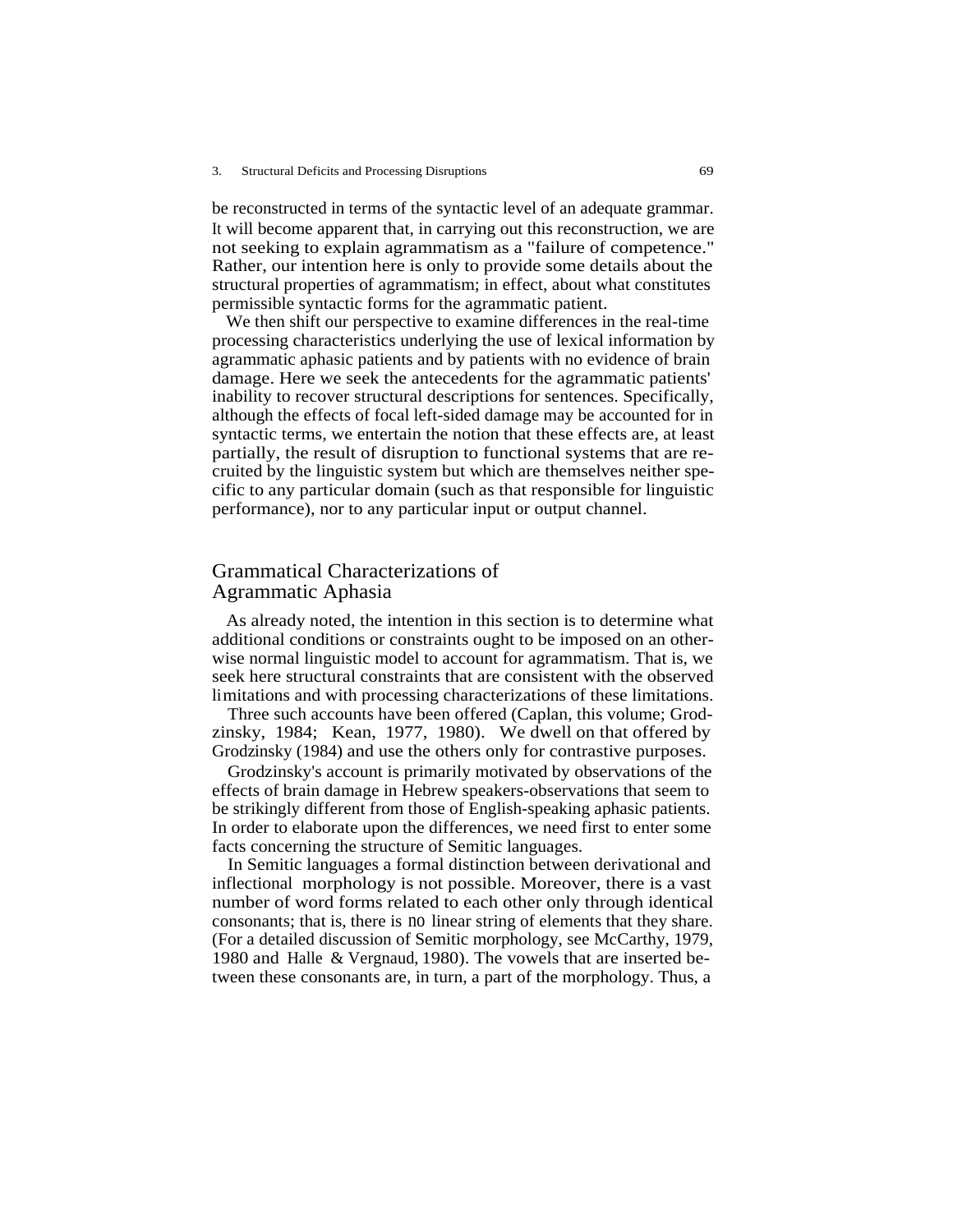fully inflected lexical item may have the form: prefix-CVCVC-suffix. Obviously, then, in order for a lexical item to have phonological shape it must be inflected, as these discontinuous strings of consonants are phonologically illegal; that is, they cannot be pronounced.

Given these facts, how would one expect agrammatism consequent to brain damage to be manifested in a Semitic language? Viewing it as "omission" or "absence" of grammatical formatives clearly does not work: Since phonological shape presupposes inflection, the inability to inflect would result in a failure even to emit the major lexical categories: nouns, verbs, and adjectives. Not surprisingly, this is not observed.

Rather, observations of two Hebrew-speaking agrammatic aphasics have revealed that inflections are retained in their spontaneous speech, but that they do not very often fit the sentential context: The word forms produced are very often incorrectly inflected for grammatical dimensions (e.g., tense in verbs). Equally important, however, these forms are always morphologically well formed.

Consider the following aberrant sentences, produced by one of the two patients:

(1) *tiylu 'anaxnu ba'ali ve'ani*

'took-a-walk (III person plural, past) we husband and I'

(2) *salos milim ... lo ... slosa milim ve'arba'a ne'elam* 'three  $(F)$  words  $(F)$  ... no ... three  $(M)$  words  $(F)$  and four  $(M)$ disappear (M, sing.)'

The first question that comes to mind, given these output configurations, is whether or not the patient can even be considered an agrammatic aphasic. We think she can because of the diagnostic criteria invoked in selecting the patients analyzed here: namely, as positive signs, general nonfluency and relative omission of prepositions; and as a negative point, the absence of neologisms and semantic paraphasias in speech output. Further, the patients studied have lesions generally associated with agrammatic speech in English-that is, in the area supplied by the superior distribution of the left middle cerebal artery.

Granting this diagnosis and the generality of the agrammatic syndrome across languages, how can we account for the spontaneous speech patterns in Hebrew?

In approaching this issue, it seems, first of all, reasonable to suggest that the performance deficit can itself be straightforwardly characterized, not as a loss of the closed-class item vocabulary per se, but rather as a loss of the ability to select properly among inflected forms. On this view, the aphasic patient retains all the morphological rules (thereby never producing a morphologically blocked form, such as, say,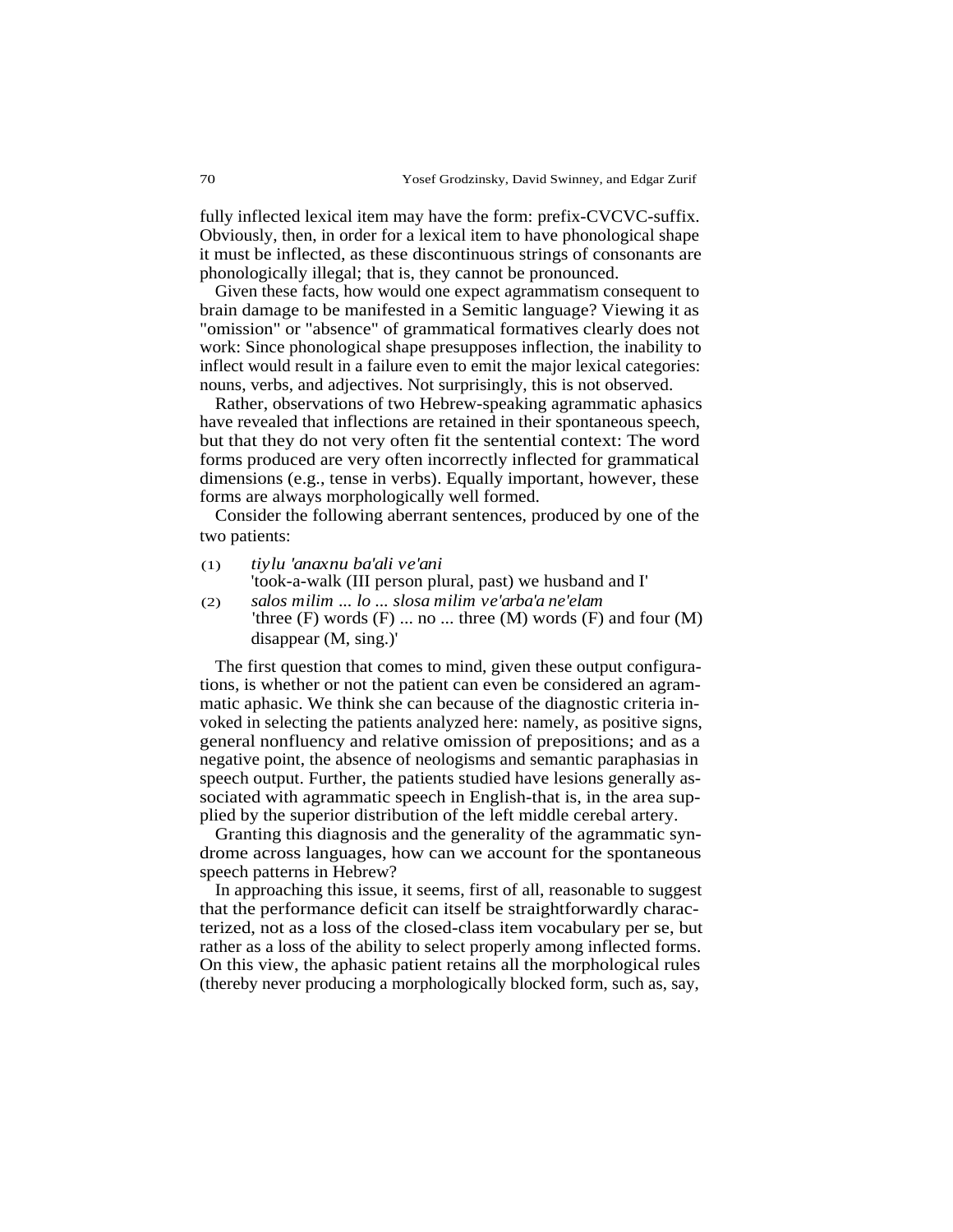\**mook* in English as the past tense form of make). But what is not available to the patient is a means of selecting the properly inflected form. As a consequence, he is forced into a guessing situation concerning what form to use.

In bringing this to bear upon languages that have linear stems like English, it may reasonably be claimed that the patients adopt a default strategy. That is, on the assumption that they are unable to select the correct inflection, they can be supposed to opt for its 0 form (given that 0 is always an option in English-the infinitive for verbs, and the singular for nouns, but see footnote 1 concerning languages that have linear stems but not always 0 forms). This default option, however, is rarely available to the Hebrew-speaking patient, as phonological shape presupposes inflection. So, if the inflectional paradigm of an item consists of two elements, salos ('three'-Feminine) and glosa ('three'- Masculine), an agrammatic patient is as likely to produce one as the other, fashioning, as a result, phrases that are syntactically aberrant.<sup>1</sup> This phenomenon is exemplified in terms of a lack of grammatical agreement between a noun and an adjective as follows:

#### (3) *slosa milim* 'three (M) words (F)'

It ought to be apparent that to this point our claims have been elaborated largely in vague processing terms (such as "default strategy"). However, as we seek to show below, so far as grammatical distinctions are concerned, these claims implicate only the syntactic level. At least this appears to be so under two empirically well-motivated linguistic assertions: The first is that the phonological component operates on representations comprised of labeled bracketings that designate syntactic structure and that are specified for all grammatical dimensions (tense, gender, etc.) (e.g., Chomsky, 1981); the second is that morphological rules in Hebrew figure as part of the phonological component (McCarthy, 1980).

Within the context of these assertions, agrammatism can be linguistically reconstructed in terms of the operation of an intact phonological component on an underspecified syntactic representation.

 $1$ One should also mention, in this context, the case of agrammatism in Italian, as it stands midway between English and Hebrew. Verbs in Italian have a linear stem, but unlike English, this stem is a non-word. That is, it is phonologically but not morphologically legal. Accordingly, it is not surprising to note that aphasics tend to use *inflected* forms (usually the infinitive), such that they do not "omit" grammatical formatives in every instance, but rather use some when they are necessary for morphological reasons.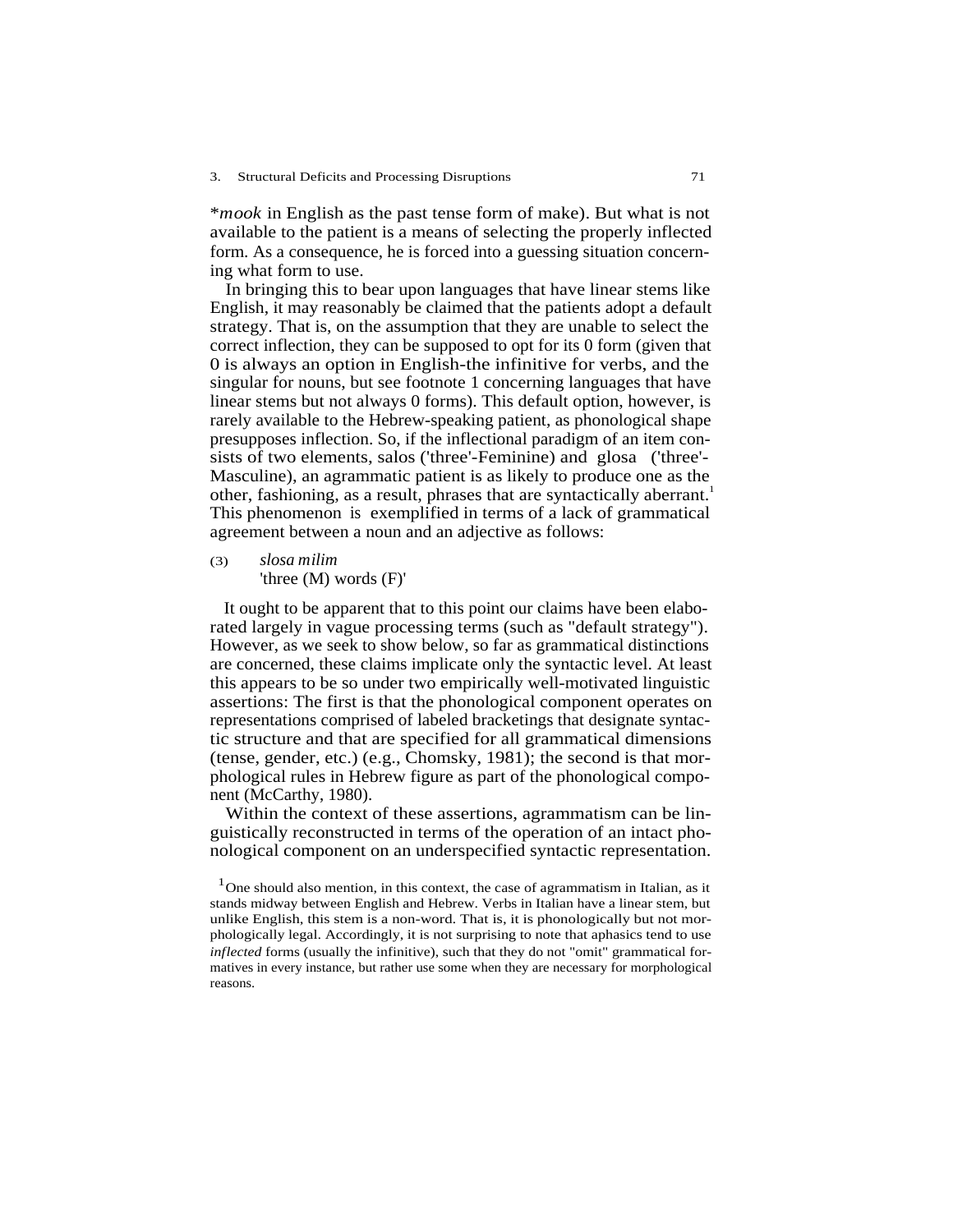Briefly put, the proposal is that in agrammatism, the level of S-structure representation comprises a complete set of phrase markers, but that these phrase markers are not fully specified with respect to grammatical features. The "syntactic tree" is complete, but some terminal nodes are missing-in particular, the nodes that are not lexically specified at S-structure representation. As a consequence, the phonological component will not be provided with sufficient information to form unique phonological shapes of the sort that fit together to form grammatical sentences. If, say, the node immediately dominated by INFL, which may have the grammatical features  $(+/-tense, +/-AGR)$ ,<sup>2</sup> is missing, then any optional tense, person, gender, or number that is exploited morphologically may appear on the surface. Further, since on this model morphological rules must operate, only legal, that is, wellformed, words will appear. But these words may be embedded in syntactically aberrant sentences.

A proposal of complete syntactic structure that is not specified for the grammatical formatives is compatible with the data for agrammatism in both English and Hebrew. The intactness of the phonological component ensures the well-formedness of lexical units, whereas the incomplete syntactic representation permits certain ill-formed sentences to pass as grammatical.

One apparent problem with this characterization has to do with prepositions. That is, Hebrew-speaking agrammatic aphasics omit these elements no less than do English-speaking patients. This problem is not insurmountable, however. We may simply assume that whatever the range of selection is for a preposition, it also includes a H value, or we may take the accusative to be the 0 case, as suggested by David Caplan. On this assumption the Hebrew as well as the English-speaking agrammatic patient has available a default procedure for prepositions. In short, the Hebrew agrammatic patient treats prepositions and inflectional morphology differently, omitting the former, guessing at the latter. To take an example, consider the sentence:

#### (4) *The boy looked for the cat*

and its S-structure representation:

 $2$  When we say that a constituent C is immediately dominated by some node a, we mean that in the syntactic "tree",  $\alpha$  is a category "over" C = [ $\alpha$ ... C ...], and there is no β such that  $[\alpha ... [\beta ... C ...] ...].$ 

INFL is an abstract inflection marker, which can get values for tense and agreement (AGR).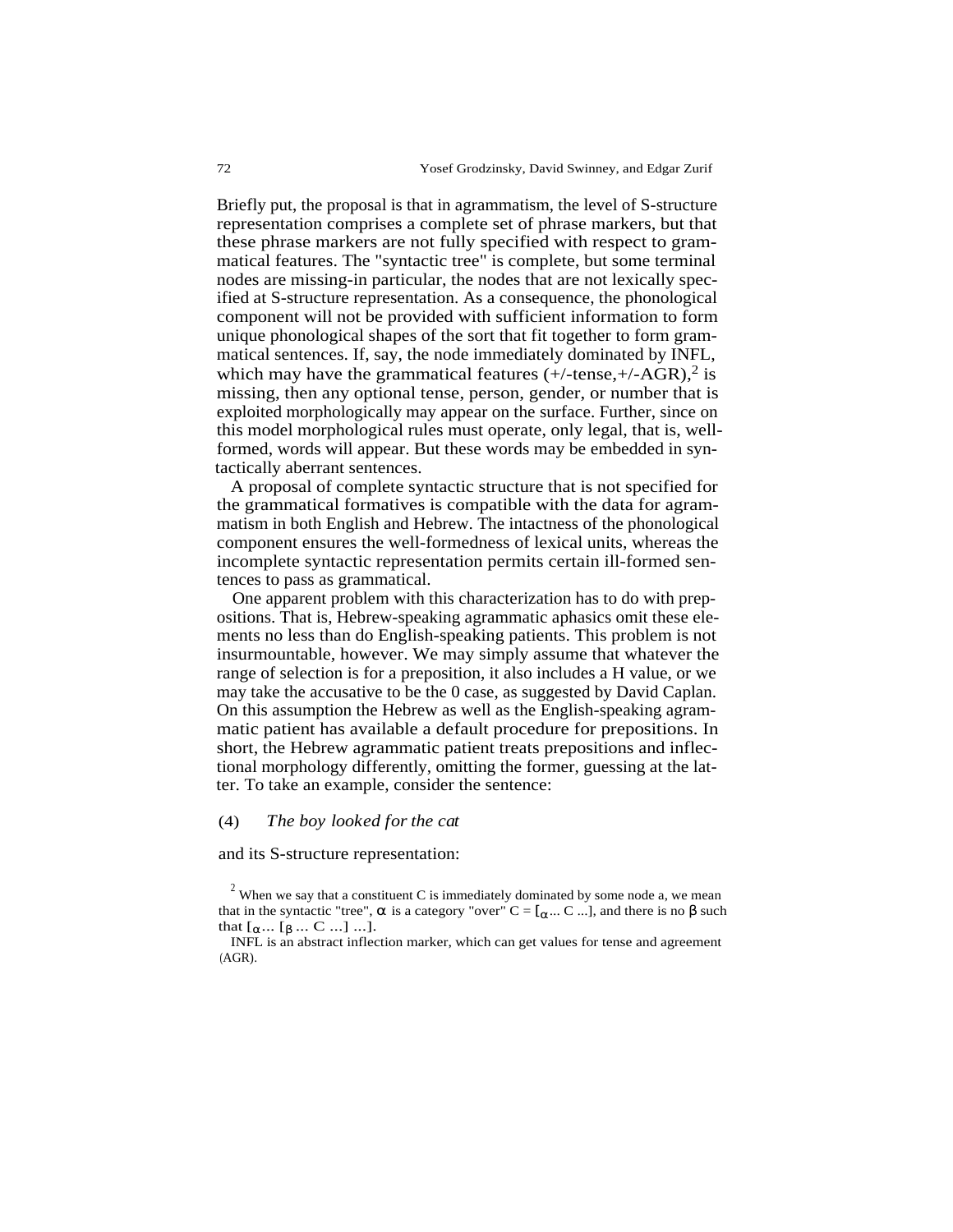

By the account sketched above, (6) will be the representation available to the agrammatic patient at S-structure:



Note that on this account, each " \* " may be freely selected from the range of possible values defined for the category that dominates it (e.g., 0, *a*, *the* for DET).

Some comparisons with Kean's (1977) and Caplan's (this volume) analyses are now in order. Kean seeks to form a partition between the informally grouped open-class items (N,A,V) on the one hand, and the closed-class items, on the other, within a formal linguistic model. The need for such a partition derives from descriptions of agrammatism that stress omission of the closed-class elements. The problem is that nouns, verbs, and adjectives do not constitute a natural class within the theory of syntax, hence one must seek a linguistic characterization that can partition the two groups. Kean finds the mechanism of wordboundary assignment at the phonological level as capable of doing so and consequently claims that the formal characterization of agrammatism is phonological. In English the result is the distinction between the stressed elements-N,A,V, and the unstressed ones-monosyllabic prepositions, determiners, inflections, and so forth, which indeed tend to be omitted in agrammatism.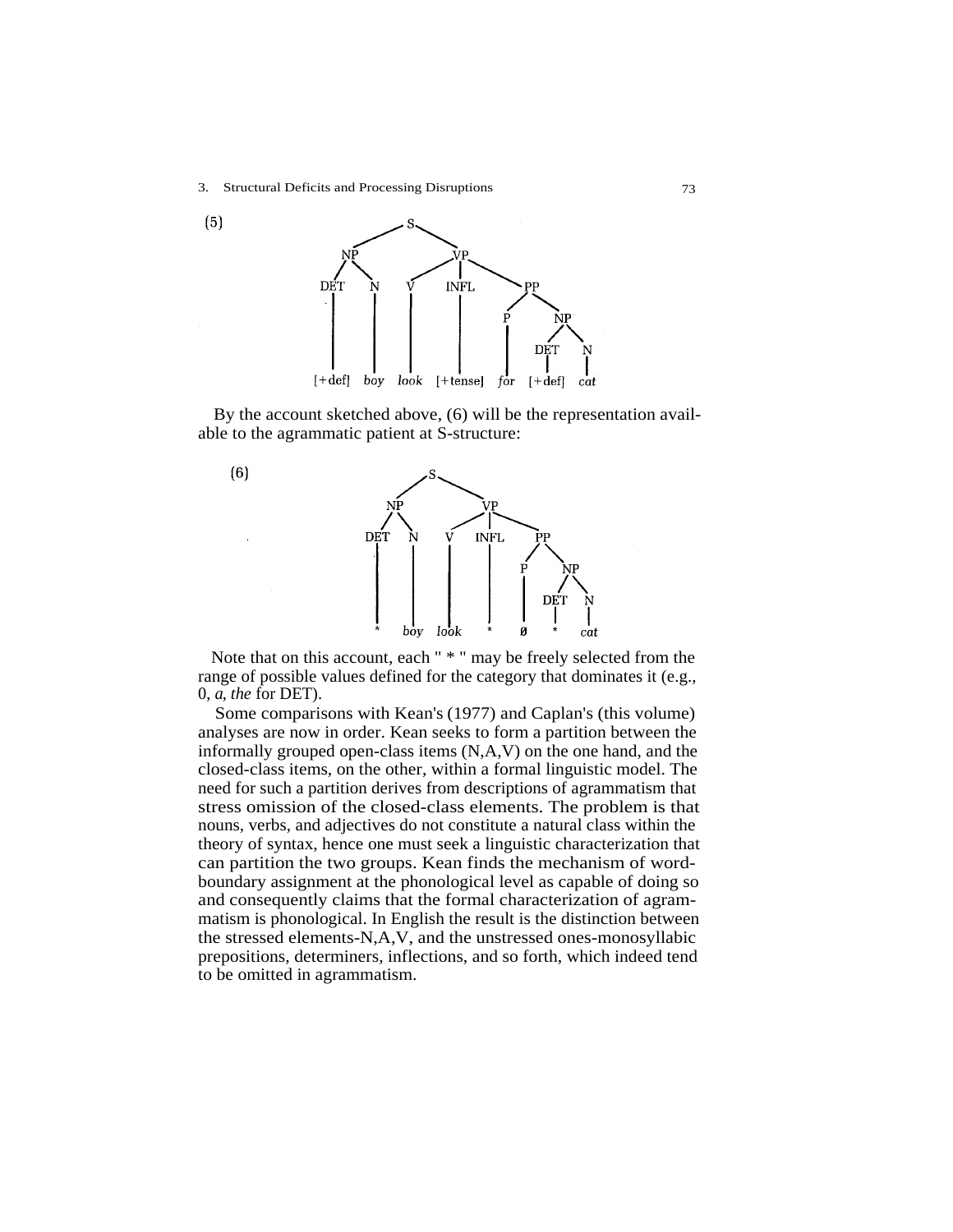There are several problems with this characterization, however. First, the formal system that it assumes is incapable of handling nonconcatenative morphologies (like the Semitic one, see McCarthy, 1980); thus the account cannot be universal unless it is modified substantially. Second, even if modified, it would have problems with the data presented here: The modified account (which presumably would now invoke lexical well-formedness criteria in addition to boundaries) would not be capable of predicting patterns of misselection, since it would say nothing about agreement or tense, which are not features at the phonological level.

Consider now Caplan's account: He views agrammatism as an impairment that is formally best characterized at the syntactic level. Specifically, he claims that only major lexical category labeling is available to the patient, and no syntactic structure-in particular, no phrasal nodes (NP, VP, etc.). By contrast, the account presented in this chapter argues for the necessity of such nodes in the syntactic representation available to the agrammatic. The Hebrew data show that although the patient makes errors in inflection he nonetheless inflects in a well-formed fashion. Hence a representation minimally consisting of the following schema is necessary:

 $(7)$ 

In sum, on the evidence available, it seems reasonable to reconstruct agrammatism in syntactic terms, such that, though the overall syntactic structure is retained, certain terminal nodes are missing. Yet, having entered this claim, we hasten to add how unclear is its fit in a performance model of agrammatism. Indeed the most we can claim for the account offered here (apart from its linguistic justifiability) is that it provides a characterization solely of the effects of the processing losses. That is, it suggests that so far as the grammatical deformation is concerned, these computational disruptions (whatever their range and nature) impact only upon the syntactic level.

### Lexical Processing and Agrammatic Aphasia

As noted, we are concerned here with how certain specific processing differences in lexical retrieval between agrammatic and normal listeners may underlie the dysfunctions found in the agrammatic pa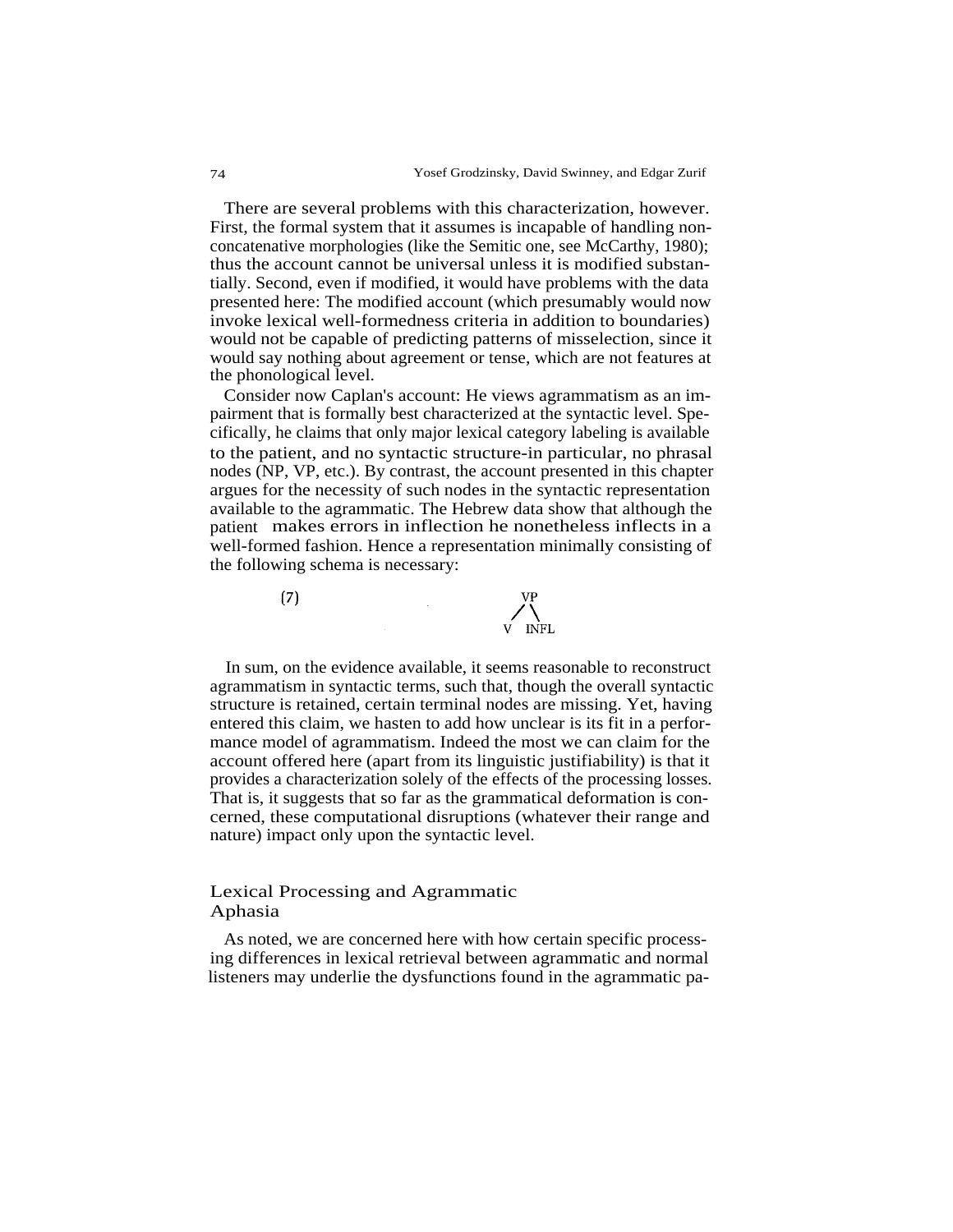tient's linguistic performance. We consider the possibility that the source of some of these dysfunctions may lie in domain-general cognitive functions that are recruited by the linguistic processor but are not unique to the language domain and that, in addition, are not differentiated by a production-comprehension distinction. In order to pursue this argument, we must first provide some background to the issue.

In the late 1970s to early 1980s much of the experimental examination of claims about functional modularity in the human language processing system has focused on the lexicon. While there are a number of historical and practical explanations for this focus, the overarching reason appears to be that both performance and competence theories of language have either explicitly or implicitly assigned a relatively independent role to lexical information. Thus, the lexicon has been viewed as a logical place in which to search for experimental evidence in support or refutation of the view that mental function consists of modular, autonomous subsystems. This issue has developed into an active debate as to whether the language processing system consists of a modulár set of relatively autonomous subsystems or of a maximally interactive set of processing routines. The autonomous, modular position holds that at an initial level the processing of one piece of linguistic 'information' takes place independently of knowledge derived from other sources or levels of analysis; under the interactive model, any type of linguistic or cognitive information can affect the processing of another piece of information at any time (see Marslen-Wilson, 1980; Swinney, 1982 for elaboration of these positions).

Because language (like other cognitive functions) is a dynamic process, much of the critical evidence in resolution of this modularityinteractivity debate has hinged on the delicate examination of language during language processing, examination that is known as real-time or on-line analysis. Such analysis has commonly been used to study changes in the nature of lexical processing induced by the influence of various types of contextual information, with the goal of determining whether the presence of such contexts ever changes subsequent lexical processing. Swinney and his colleagues (Onifer & Swinney, 1981; Prather & Swinney, 1977; Swinney, 1979), for example, have used a technique called Cross-Modal Lexical Priming to examine the effects of a wide range of 'higher-order' contexts (including discourse information, syntactic information, and lexical-semantic information) upon the access and integration of lexical material during language comprehension.

Lexical priming is a well-established effect in which the processing of a word under certain task conditions is facilitated if a semantically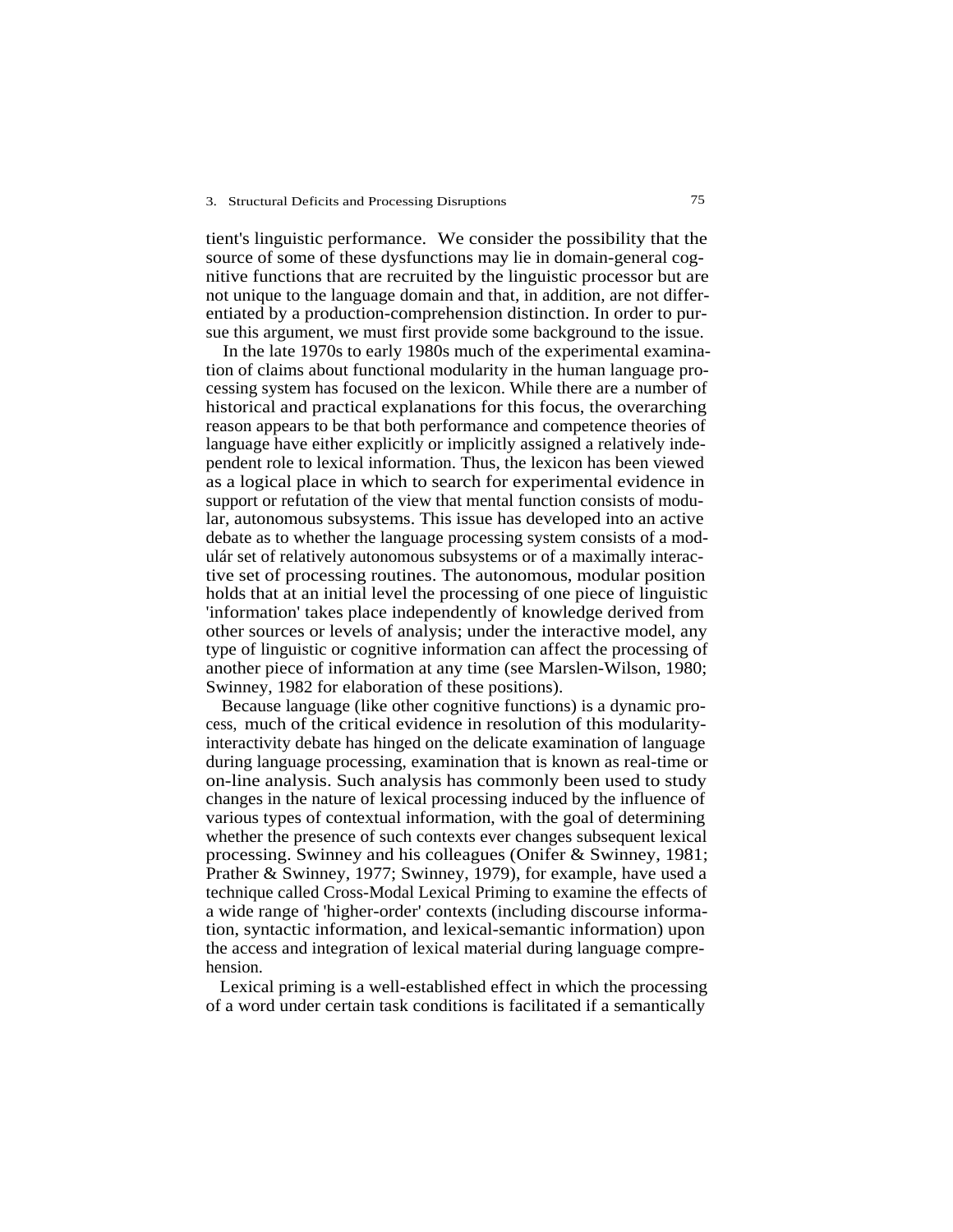related word has been previously processed. One such task condition involves requiring a lexical decision to be made about a string of letters while the subject is simultaneously listening to a sentence. Thus, a subject might hear The doctor decided to cure agrammatism through bloodletting, and if shortly after hearing the word doctor in the sentence, that person is required to decide whether the visually presented string of letters *NURSE* forms a word or not, that decision will be faster than if the letter string had followed some other, unrelated, word in the sentence. This cross-modal lexical priming technique allows the experimenter to determine whether or not a certain word meaning in a sentence has been activated. A finding of facilitation (priming) for a lexical decision about a letter string that is related to some critical word in the sentence constitutes evidence that the meaning for that word had been activated, because unless the meaning of the word in the sentence was accessed there could have been no priming effect. In all, the crossmodal lexical priming task has been found to be a sensitive, nonintrusive, and flexible measure of the access and processing of lexical information during fluent language comprehension.

As suggested, this technique has been used to examine questions about the autonomy-interactivity of the processing of lexical information during language comprehension. Much of this work has involved the investigation of the effects of a strongly biasing prior context upon the retrieval of the various meanings of a polysemous word. If, for example, a person hears the sentence The man saw several spiders, roaches, and other *bugs* in the corner of his room, and if that same person is required to make lexical decisions about strings of letters such as *ANT* or *SPY* (which were visually presented immediately after the ambiguous word bugs was heard in the sentence), there are several obvious predictions that might be made. If, as predicted by the "maximally interactive" model presented earlier, contextual information interacts with the access and processing of subsequent lexical information, then only lexical decisions to the word *ANT* should be primed. That is, if the context causes only the contextually relevant interpretation of the homograph-homophone bugs to be accessed, there can be no basis for finding a priming effect to a string of letters related to the other, contextually inappropriate meaning of that word (*SPY*). Conversely, if lexical access is an autonomous, independent module in the language processing system, then one would predict that context should not affect the access of information for a word, and that one should find priming for letter strings related to all interpretations of the ambiguity, whether they are contextually relevant or not. (It is of course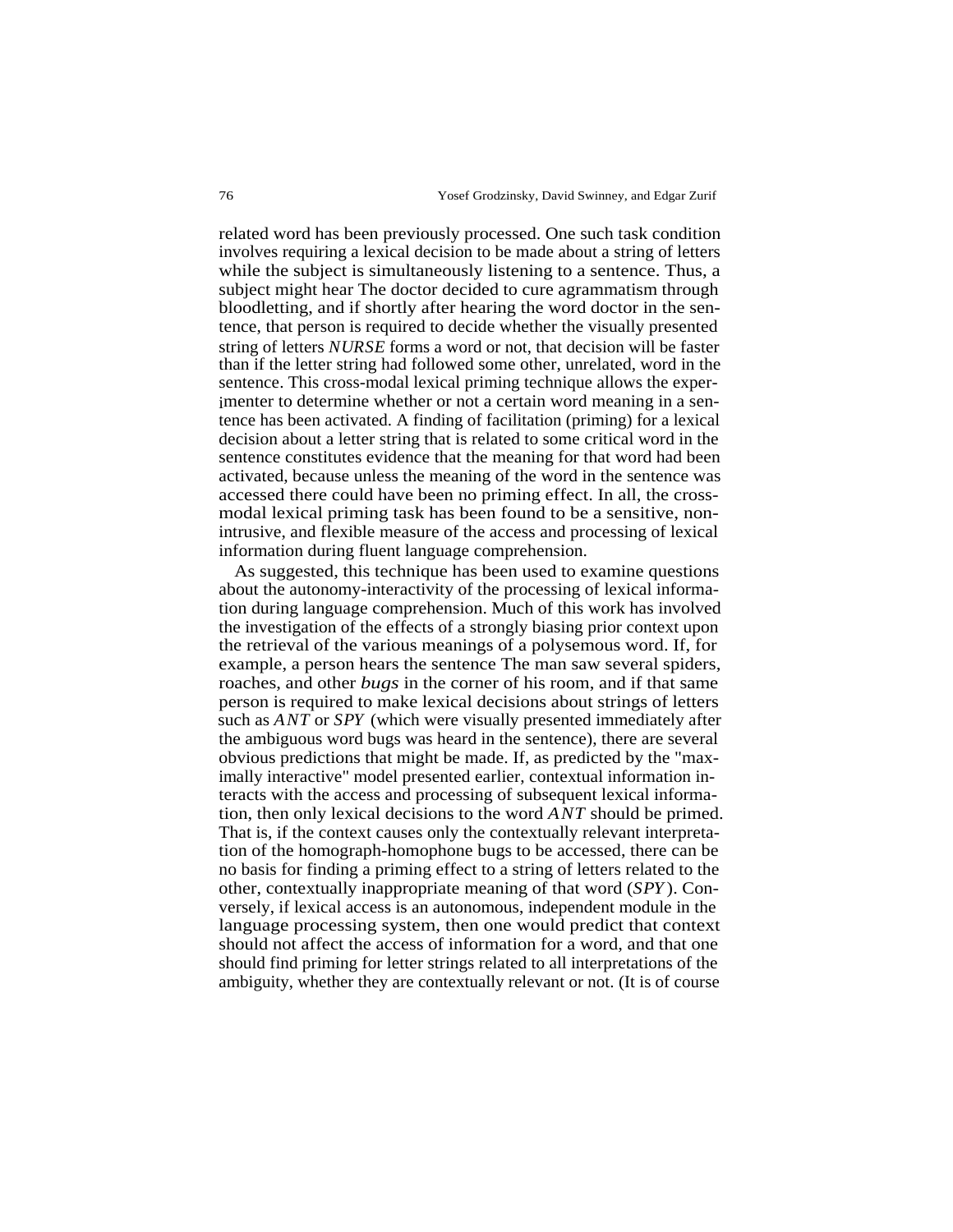necessary that at some later time contextual information be taken into account; however, the question of how that takes place is independent of the issue of the autonomy-interactivity of the lexical access process).

The results of a number of studies of this type have been quite clearcut: Priming has been found for all interpretations of the ambiguous word when tested for immediately following its occurrence. That is, regardless of the type of contextual information, it appears that lexical access is an autonomous, form-driven process that involves the exhaustive retrieval of information related to the word. It is worth noting that the exhaustive character of lexical access is a quality often attributed to 'automatic' cognitive processes: Retrieval and search processes that are routinized and overlearned (as is clearly the case with language in normal adult listeners) have been shown to be rapid and exhaustive in nature.

What is of relevance here is the contrast between this exhaustive, automatic access process found for normal listeners and that access process found for agrammatic aphasics. In a study by Swinney, Zurif, Rosenberg, and Nicol (1984) the experimental conditions involving biasing contexts and ambiguities described just above were presented to agrammatic patients. (It should be noted that all of the experimental ambiguities in these studies contained one interpretation that was far more likely than the others, ceteris paribus.) In contrast to the findings for neurologically intact listeners, priming for agrammatic patients was found only for the most a priori likely interpretation of the ambiquity when that interpretation fit the contextual constraints of the sentence. Such a result suggests that instead of the exhaustive, automatized lexical access process possessed by normal adult listeners-a process that allows for the rapid retrieval and analysis of lexical information necessary for the comprehension of rapid speech-agrammatic patients employ a slower, serial, self-terminating access process in retrieving information from lexical memory. In such a process, the lexicon is searched (from most frequent to least frequent) until an interpretation is found for the word. Provided that this entry does not conflict with contextual cues, no further access of information for the word takes place. Such self-terminating searches are a not uncommon finding in the study of human cognitive processing. They largely appear to occur in conditions where automaticity has either never developed in a retrieval process or where it has broken down. For example, it appears that selfterminating retrieval searches exist for the processing of lexical ambiguities by normal subjects when they are presented in isolated decision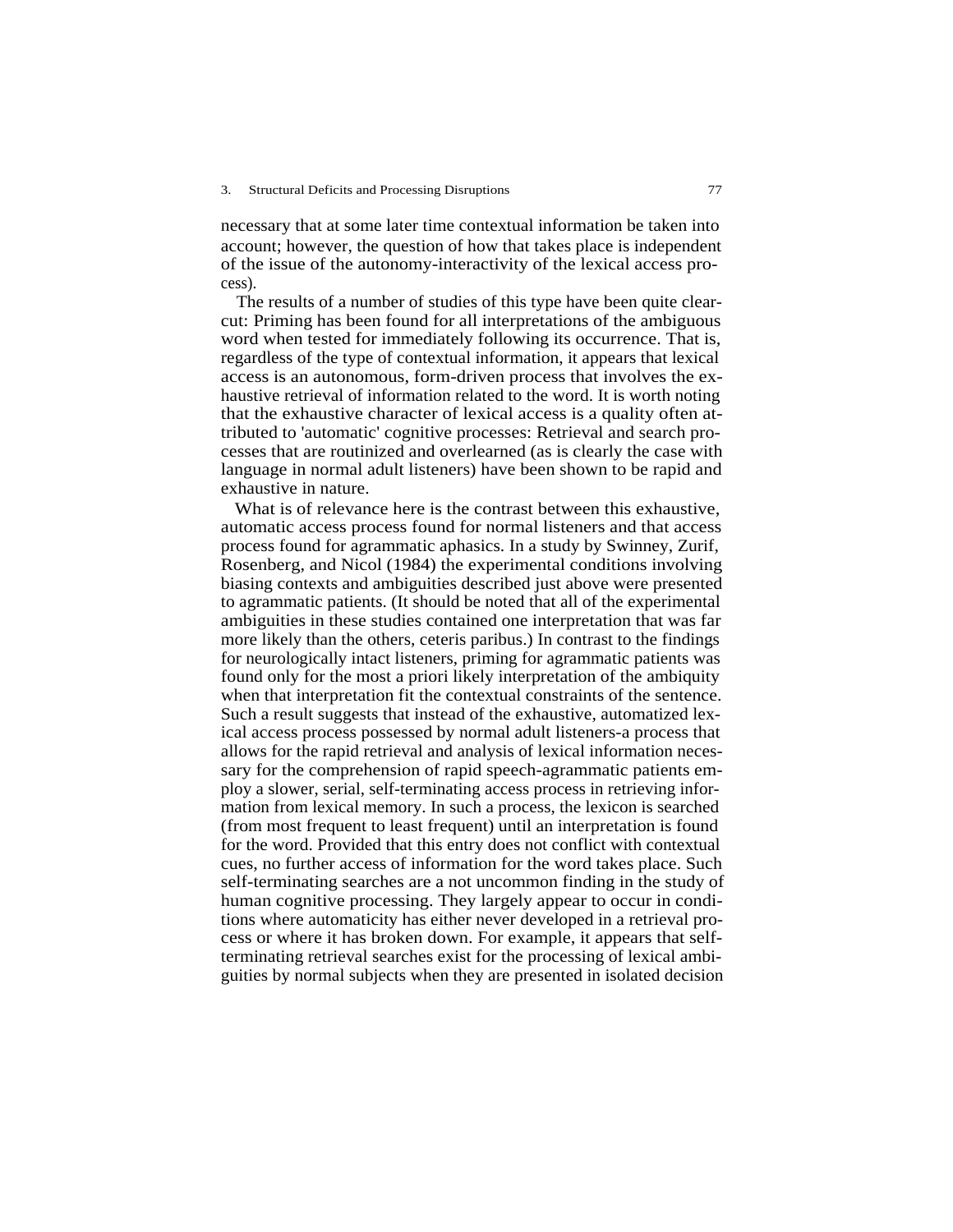tasks or in non-fluent or non-speech language contexts (see e.g., Forster, 1976), conditions in which it is obvious that the subjects have little practice. In short, it appears that normal listeners utilize automatized routines during comprehension of fluent speech, routines that are rapid and that exhaustively retrieve information for a particular lexical form, thus presenting the comprehension device with a rich array of information to combine and evaluate in developing a structural description (or semantic interpretation) for an utterance. Agrammatic aphasics appear to have suffered a specific breakdown in this retrieval routine, such that although retrieval proceeds, it takes place in a slower and less elaborative fashion, thus providing a very different information base to the comprehension system of the agrammatic listener. This has a number of implications for the language performance of the agrammatic. Perhaps the most obvious of these is that a disruption in a well-established retrieval pattern-in terms of either the rate or scope of information retrieval-is quite likely to result in the presentation of an impoverished information base to the comprehension device. Even if the comprehension device is otherwise operating as in normal patients, it may simply not be provided with information at an appropriate rate to be easily integrated into ongoing structural or semantic analyses. Further, the processing system may not be obtaining the normal array of information that goes into such processing decisions. Given the large amount of ambiguity at all levels of language processing (phonological, lexical, structural, and discourse), it seems likely that our normal comprehension routines have developed to evaluate large amounts of conflicting information rapidly. A breakdown in even a small portion of the system, such as lexical access, is quite likely to cause both errors and serious changes in processing, which, in turn, may well be the basis for some aspects of the disrupted performance in agrammatic aphasic patients.

While this argument has been framed in terms of the comprehension system (and obviously, the current data only speak to this condition), it is entirely likely that the line we have been pursuing holds equally well for the production system. Specifically, the processing separation of lexical form and meaning constraints implicated in the exhaustive lexical access procedures noted here for comprehension seems to have a counterpart in normal production (Garrett, 1982b). Accordingly, one might expect that, just as this processing separation does not hold for agrammatic comprehension, so too it does not hold for agrammatic production.

At any rate, the disruption to the lexical access routine detailed for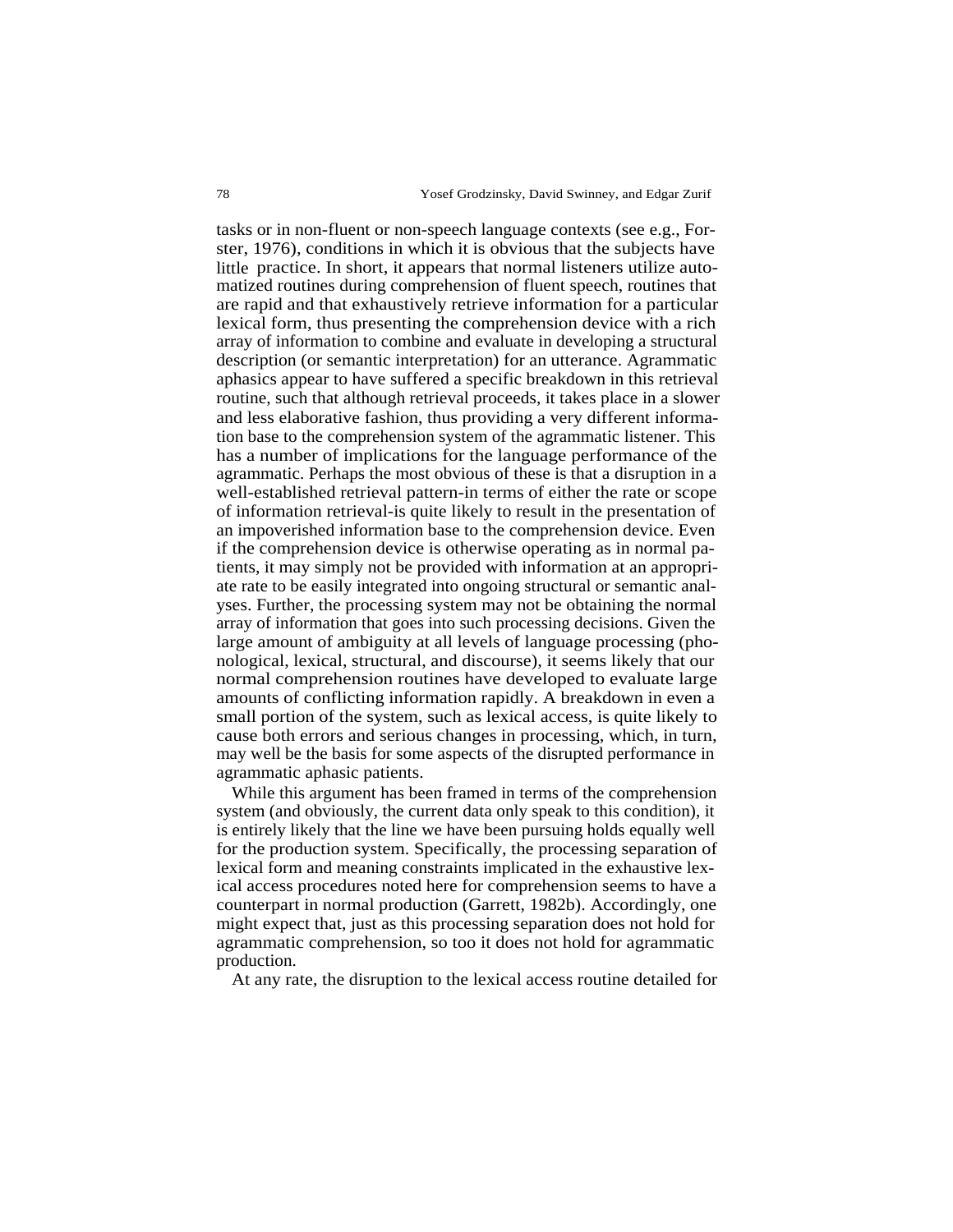comprehension bears both upon the modularity issue and upon the functional equivalence of theoretical linguistic information sources to the performance architecture of the language processing system. In this context we briefly consider an interesting, if premature, notion: the possibility that the disruption to exhaustive lexical access found in agrammatic aphasic is not a disruption specific to the linguistic domain. At first glance, this may seem an unpalatable suggestion for any model committed to the notion that the agrammatic disorder is linguistic in nature, or more generally, to the view that language constitutes a neurologically independent entity. But it need not be so construed. It is not at all disruptive to either of these claims to suggest that there exist domain-general cognitive routines that are recruited by independent cognitive systems. Most certainly, it is important to be able to know whether or not there are such overarching routines, in order that we can better understand the precise relation between putative domains of mental performance.

It has been suggested that a reasonable first-blush metric for determining candidacy for the domain generality of a process is to establish that this process exists in at least two independent mental spheres (in this case, language and at least one other) and that it is computationally identifiable (Swinney & Smith, 1982). It has been noted, above, that exhaustive retrieval from memory is a common feature of normal cognitive processing. Not only does it hold for language (lexical retrieval) but it also has been shown to hold for a number of nonlinguistic studies involving memory for lists of isolated numbers or words (see, e.g., Shiffrin & Schneider, 1979; Sternberg, 1966). Here we have detailed the breakdown of these exhaustive retrieval routines in agrammatic patients specifically in relation to sentence processing. Intriguingly, however, a similar breakdown has been demonstrated for aphasic patients on the aforementioned nonlinguistic studies of memory for item lists: Specifically, Swinney and Taylor (1971) have demonstrated that aphasics search short-term memory in a serial, self-terminating fashion, just as they do for word meanings in sentences, whereas normal controls search exhaustively in both instances. It appears, then, that there is some initial basis for believing that one of the results of brain damage underlying agrammatism might be a breakdown in a generalized routine that allows for the implementation of automatized, rapid exhaustive searches of memory.

Given the current data, however, this is little more than a vague hypothesis. After all, performance on word lists is, broadly considered, a verbal activity-even if far removed from sentence processing. Ac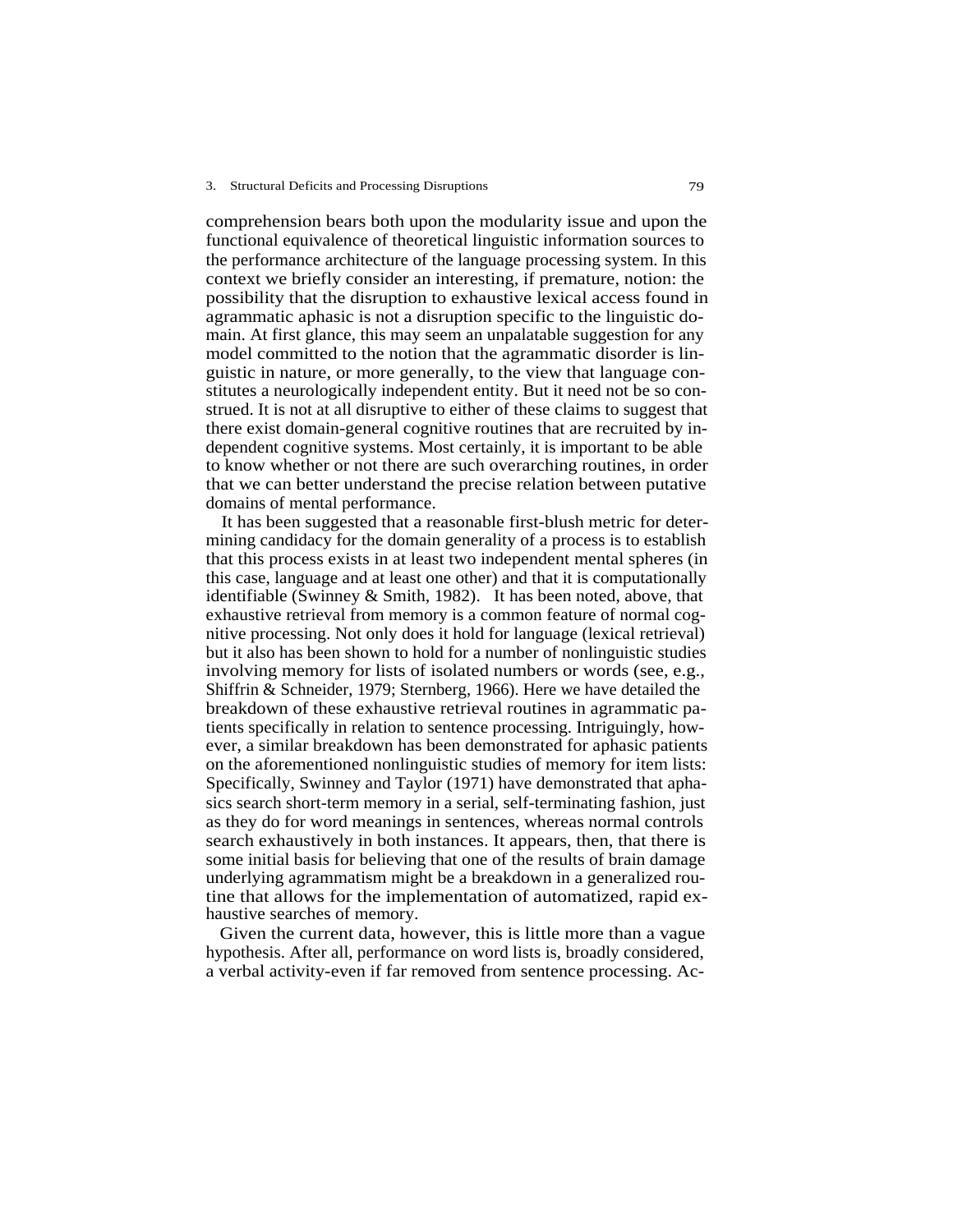cordingly, in order to determine more convincingly whether the disruption of lexical search is the result of damage to a domain-general routine, or to a domain-specific routine, we need to assess performance on tasks that are clearly not mediated in any way by the linguistic system. Prather, Nicol, Zurif, and Swinney have begun such work, utilizing ambiguous figures (e.g., the Necker cube) for which the critical differential interpretations of the figure (i.e., which face of the cube, for example, is seen as being in front) has no easy or utilizable verbal label. In preliminary studies, Prather has found that perceptual analysis of ambiguous figures normally displays the same (exhaustive) elaborative property as does the analysis of linguistic information. What remains is to determine empirically how agrammatic aphasic patients perform with these figures. If, like neurologically intact subjects, agrammatics immediately access all of the interpretations of an ambiguous figure, then the disruption of an automatized exhaustive search of memory will be shown to be restricted to the verbal domain. More generally, such automaticities will be shown to be parameters of their respective domains, not the reflections of an overarching, or domain-general, process. If, however, agrammatic aphasic patients carry out nonnormal self-terminating searches even in the nonverbal visual sphere, evidence will have been garnered to support the notion that the cortical tissue implicated in agrammatic aphasia is needed also to sustain domaingeneral processes.

Again, however, it must be emphasized that such a finding would in no way blunt the linguistic characterization entered in the previous section of this chapter. Rather, we feel that the inquiry elaborated upon here provides us with a better distinction between the information that the linguistic system requires in order to do its normal calculations and the types of linguistic operations that are performed on this data base. Thus, even if our suggestion of breakdown in a domain-general processing device is found to hold, it is also true that a linguistic characterization of the disorder is relevant and important; it seems apparent from the linguistic characterization offered here, that even should the processing disruption prove to be domain general, it nonetheless has a differential effect on the different levels of the linguistic system, affecting most obviously the syntactic level.

How the disruption we have characterized relates to other disruptions of syntactically supported language processes, namely those involving access to closed-class vocabulary items (Bradley et al., 1980), remains a priority for future research. What does seem clear at this stage, however, is that we will develop productive models of language